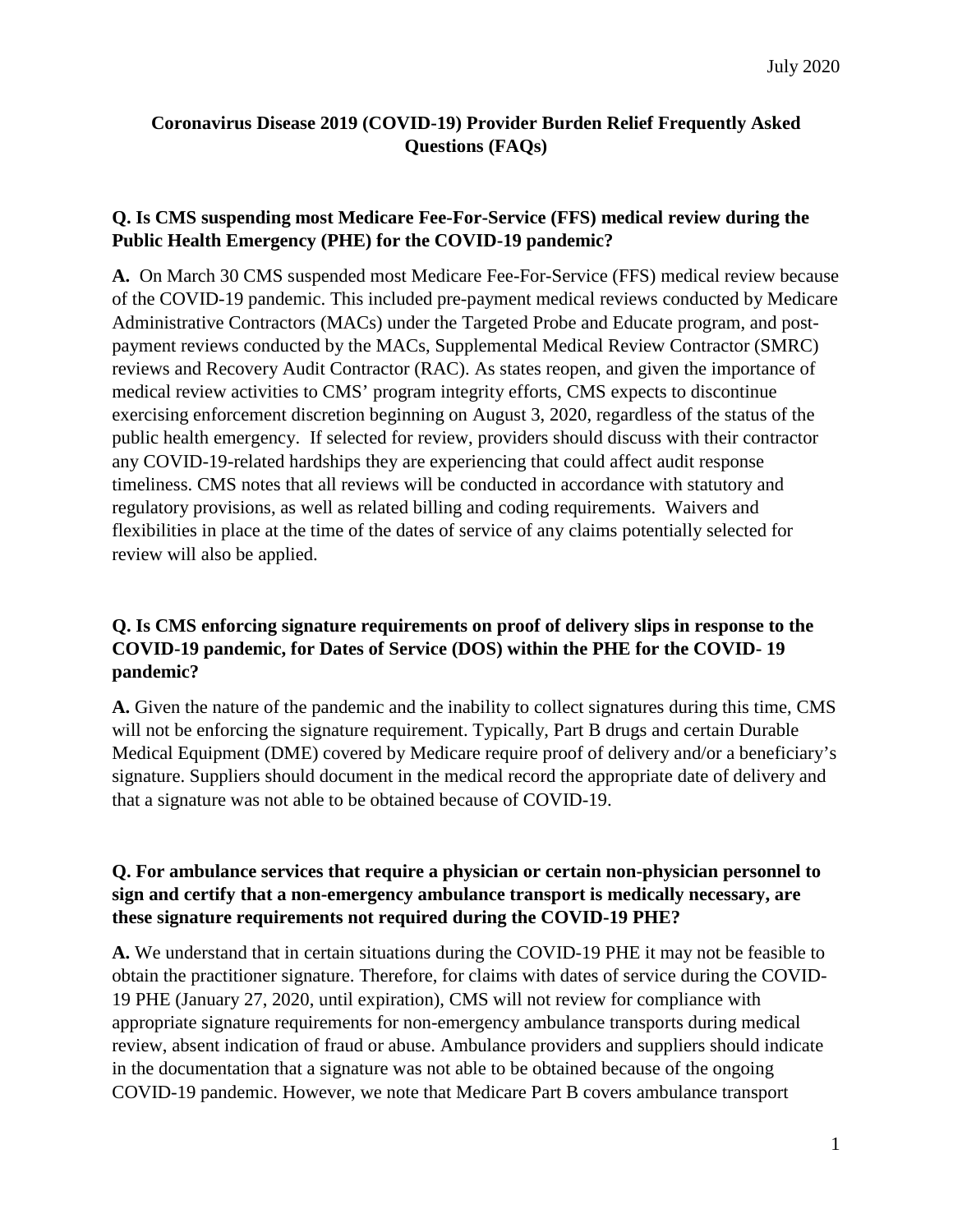services only if they are furnished to a Medicare beneficiary whose medical condition is such that other means of transportation are contraindicated, and the beneficiary's condition must require both the ambulance transportation itself and the level of service provided in order for the billed service to be considered medically necessary.

#### **Q. Is CMS pausing the Repetitive, Scheduled Non-Emergent Ambulance Transport (RSNAT) Prior Authorization Model?**

**A.** Effective March 29, 2020, certain claims processing requirements for the Repetitive, Scheduled Non-Emergent Ambulance Transport Prior Authorization Model were paused in the model states of Delaware, the District of Columbia, Maryland, New Jersey, North Carolina, Pennsylvania, South Carolina, Virginia, and West Virginia because of the COVID-19 pandemic. During the pause, claims for repetitive, scheduled non-emergent ambulance transports submitted on or after March 29, 2020, were not stopped for pre-payment review if prior authorization had not been requested by the fourth round trip in a 30-day period. During the pause, CMS (through the MACs) continued to review any prior authorization requests that were submitted. Given the importance of prior authorization activities to CMS' program integrity efforts, CMS expects to discontinue exercising enforcement discretion beginning on August 3, 2020, regardless of the status of the public health emergency. CMS will resume full model operations and prepayment review will resume for repetitive, scheduled non-emergent ambulance transport claims submitted in the model states on or after August 3, 2020, if prior authorization has not been requested by the fourth round trip in a 30-day period.

Following resumption of the model, the MAC will conduct postpayment review on claims that were subject to the model that were submitted and paid during the pause. CMS will work with affected providers to develop a schedule for postpayment reviews that not does significantly increase provider burden. Claims that received a provisional affirmation prior authorization review decision and were submitted with an affirmed Unique Tracking Number (UTN) will continue to be excluded from most future medical review.

### **Q. The RSNAT model is currently scheduled to end on December 1, 2020. Given this pause, will CMS extend the model beyond that date?**

**A.** At this time, CMS is not planning an extension beyond December 1, 2020. If this did occur, CMS would provide proper public notice.

### **Q. How does this pause in the RSNAT model affect a determination as to whether the model meets the criteria to be expanded nationwide, as provided under section 1834(***l***)(16) of the Social Security Act, and any next steps for expansion?**

**A.** The pause in the model does not affect the efforts to expand the model nationwide as provided under section 1843(*l*)(16). CMS continues its efforts to prepare for expansion.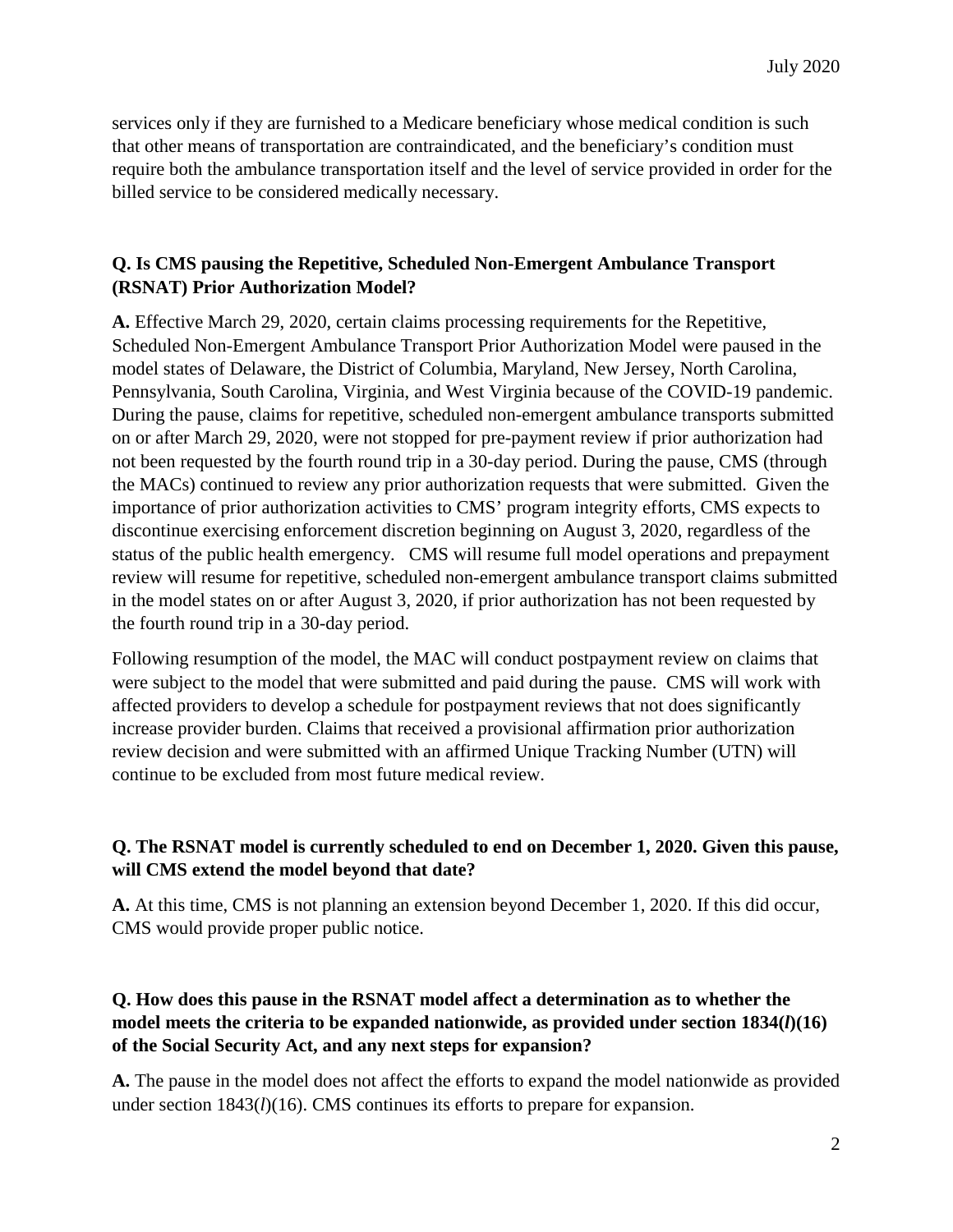#### **Q. How does this pause in the model affect evaluation of the RSNAT model?**

**A.** The evaluation of the model will take into consideration the pause for the PHE for the COVID-19 pandemic. Those claims will be reviewed through post payment review and will still be factored into the evaluation.

#### **Q. Is CMS pausing the Review Choice Demonstration for Home Health Services?**

**A.** Effective March 29, 2020, certain claims processing for the Review Choice Demonstration (RCD) for Home Health Services were paused in Illinois, Ohio, and Texas, because of the COVID-19 pandemic. During the pause, home health claims submitted on or after March 29, 2020, were not be subject to the review choices made by home health agencies under the demonstration. However, the MAC continued to review any pre-claim review requests that were submitted.

Given the importance of prior authorization activities to CMS' program integrity efforts, CMS expects to discontinue exercising enforcement discretion beginning on August 3, 2020, regardless of the status of the public health emergency. CMS will resume demonstration operations in all states. The initial choice selection period will begin in North Carolina and Florida on August 3, 2020 and end on August 17, 2020. The choice selection period for Ohio's second review cycle will also begin August 3, 2020 and end on August 17, 2020. Following these choice selection periods, home health claims in all demonstration states (Illinois, Ohio, Texas, North Carolina, and Florida) with billing periods beginning on or after August 31, 2020, will be subject to review under the terms of the choice selected by the provider. This includes pre-claim review, prepayment review, postpayment review, or any applicable 25% payment reduction.

Following the resumption of the demonstration, the MAC will conduct postpayment review on claims subject to the demonstration that were submitted and paid during the pause. CMS will work with affected providers to develop a schedule for postpayment reviews that not does significantly increase provider burden. Claims that received a provisional affirmative pre-claim review decision and were submitted with an affirmed Unique Tracking Number (UTN) will continue to be excluded from most future medical review.

CMS will provide additional details about the choice period on its demonstration website.

### **Q. The Home Health demonstration is currently scheduled to end on May 31, 2024. Given this pause, will CMS extend the demonstration beyond that date?**

**A.** At this time, CMS is not planning an extension beyond May 31, 2024. If this did occur, CMS would provide proper public notice.